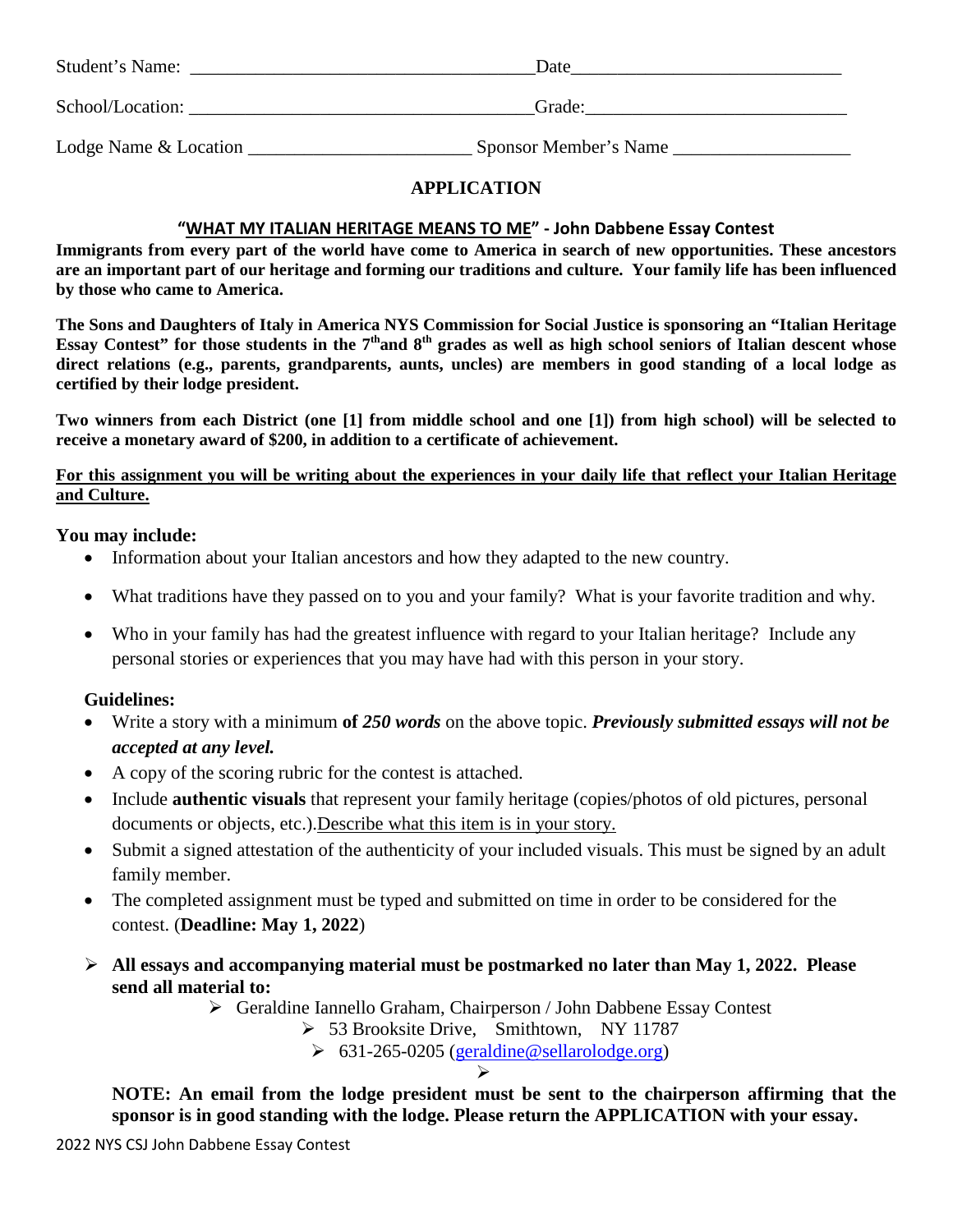# *SCORING RUBRIC FOR JOHN DABBENE ESSAY CONTEST*

# **MAXIMUM SCORE = 16 POINTS**

# **After judges have read and scored each essay, a total of 70 points (minimum) is necessary to qualify for the contest.**

# In Bocca Al Lupo!

|                                     | 4                                                                    | 3                                                                             | $\overline{2}$                                                 | 1                                                                                     |
|-------------------------------------|----------------------------------------------------------------------|-------------------------------------------------------------------------------|----------------------------------------------------------------|---------------------------------------------------------------------------------------|
| <b>QUALITY</b><br><b>OF WRITING</b> | Very informative and<br>well organized                               | Somewhat<br>informative and<br>organized                                      | Some information<br>given but was poorly<br>organized          | Information missing<br>and poorly organized                                           |
| <b>GRAMMAR AND</b><br><b>USAGE</b>  | Virtually no spelling,<br>punctuation or<br>grammatical errors       | A few spelling and<br>punctuation mistakes<br>and minor<br>grammatical errors | A number of spelling,<br>punctuation and<br>grammatical errors | So many punctuation<br>and grammatical<br>errors that interfere<br>with comprehension |
| <b>WORD COUNT</b>                   | 250 or more words                                                    | At least 225 words                                                            | At least 200 words                                             | Below 200 words                                                                       |
| <b>VISUAL</b>                       | Includes 3 or more<br>authentic visuals that<br>pertain to the topic | Includes 2authentic<br>visuals that pertain to<br>the topic                   | Includes 1 authentic<br>visual that pertains to<br>the topic   | <b>No visuals included</b><br>0 points                                                |

STUDENT NAME: \_\_\_\_\_\_\_\_\_\_\_\_\_\_\_\_\_\_\_\_\_\_\_\_\_\_\_\_\_\_\_\_\_\_\_\_\_\_\_\_\_\_\_\_\_\_\_\_\_\_\_\_\_\_\_\_\_\_\_\_

SCORE:

COMMENTS:

JUDGE SIGNATURE: \_\_\_\_\_\_\_\_\_\_\_\_\_\_\_\_\_\_\_\_\_\_\_\_\_\_\_\_\_\_\_\_\_\_\_\_\_\_\_\_\_\_\_\_\_\_\_\_\_\_\_\_\_\_\_\_\_\_\_